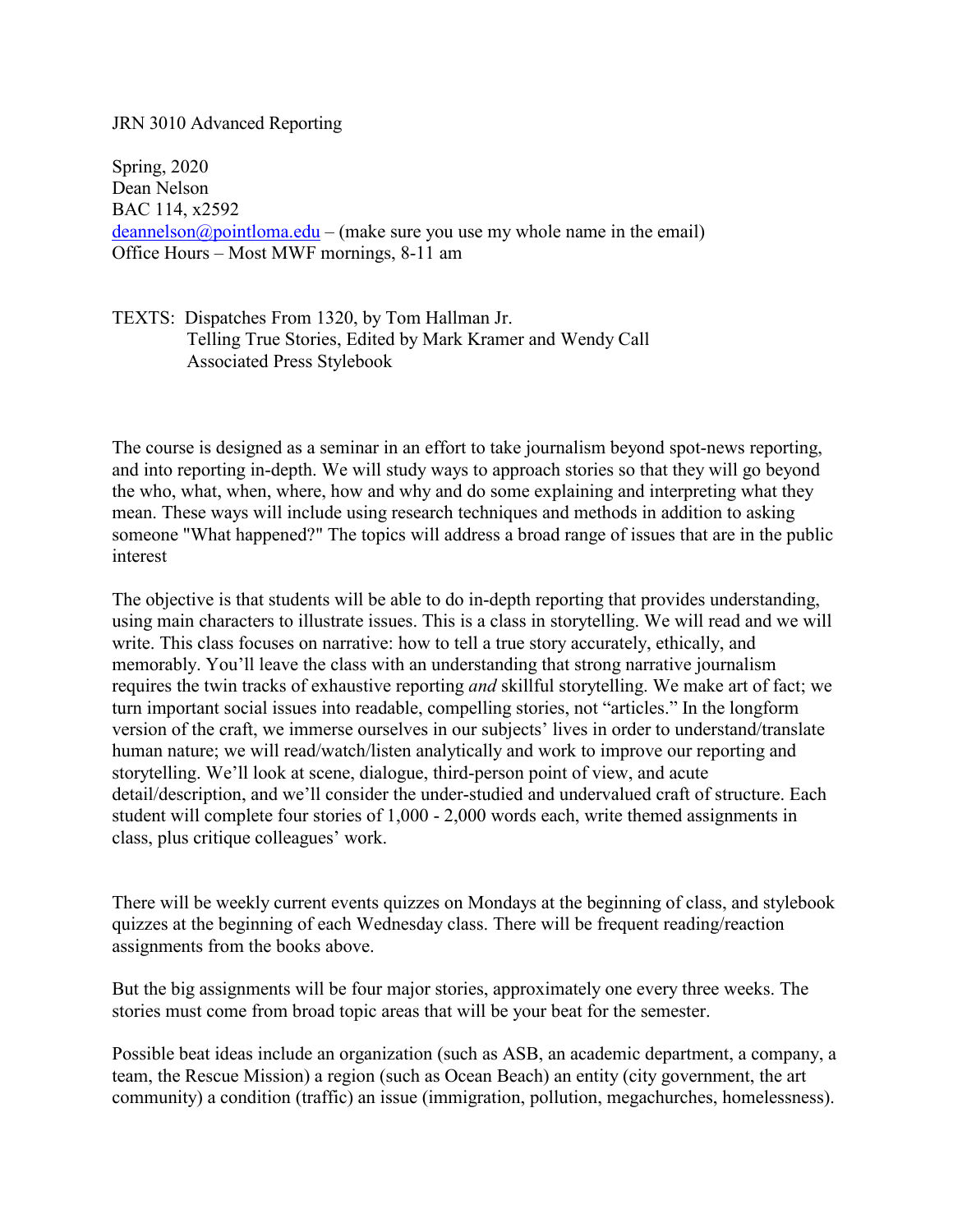At least one of these stories must be a localized national story, at least one must be a story that comes out of a meeting, conference or major speech. Outlines, source lists, multimedia ideas and other portions of the story will be graded along with the overall story. Stories are a minimum of four typewritten, double-spaced pages, and use at least five sources -- some live and some published.

Topics we will cover in class will include:

- How to distinguish Topic from Story—how to think
- Narrative defined
- The importance of reporting and its relationship to strong narrative journalism
- How to "see" stories everywhere
- **Ethics**
- Revision
- Organizational strategies

Sometimes we'll start class with a micro-lecture, sometimes we'll jump right in with a writing exercise, sometimes we'll focus entirely on workshop. Some of the topics we'll cover: What makes a story great? What makes a story a *story*? What elements does great narrative require? How does reporting for narrative differ from the reporting one might do for, say, a daily news story or feature? What choices—stylistic, ethical, etc.—must the longform journalist make? What does it mean to write with "voice"? Who is the audience? Does it matter?

There will be no mid-term examination, but there will be a take-home final. Attendance, preparation for class, and participation will be factored into the final grade. Bonus points will be awarded for stories that are published.

In addition, we will discuss techniques and methods for attaining first jobs and internships.

You are expected to read at least one mainstream news site, online, on paper (!) or otherwise, every day and bring in examples of applicable stories for class discussion.

It's essential that you do the assigned reading. Failure to do the reading will show in your classroom participation and in your in-class writing assignments.

And while there are these defined daily assignments, I expect you to be working on your stories (thinking, asking others, reading) at all times on all the other days, too. I want you dreaming about them. It won't be like you'll be able to say, "Now I need to start working on my next big story." That thought should be on your mind today. After today, I want you actually working on that story. If you start gathering information now, you'll be able to use it in all of your stories, not just your first one.

Story Deadlines:

 $\blacksquare$  Feb. 10